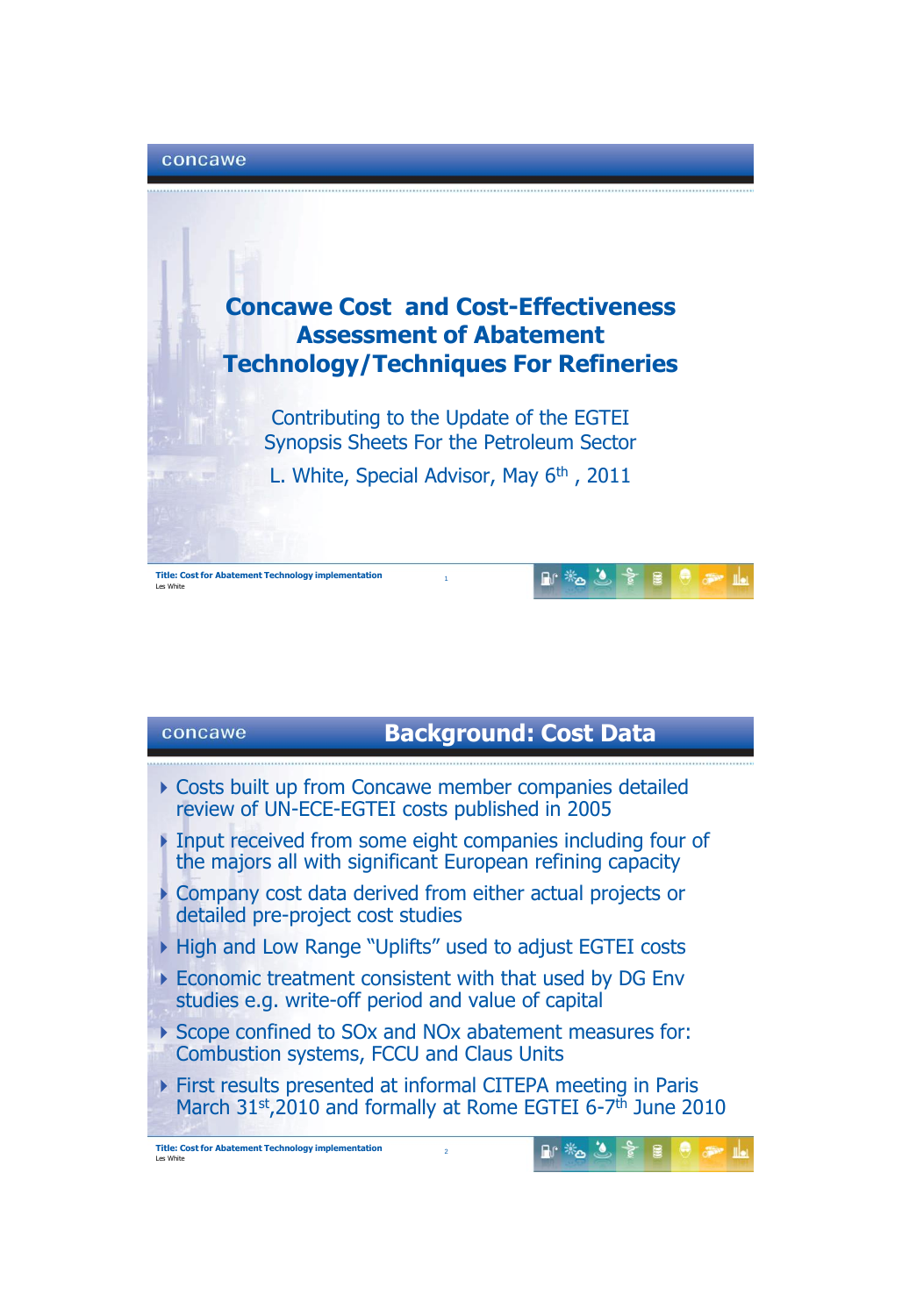



**Title: Cost for Abatement Technology implementation** Les White

### $\mathbb{R}$   $\frac{1}{2}$   $\frac{1}{2}$   $\frac{1}{2}$   $\mathbb{B}$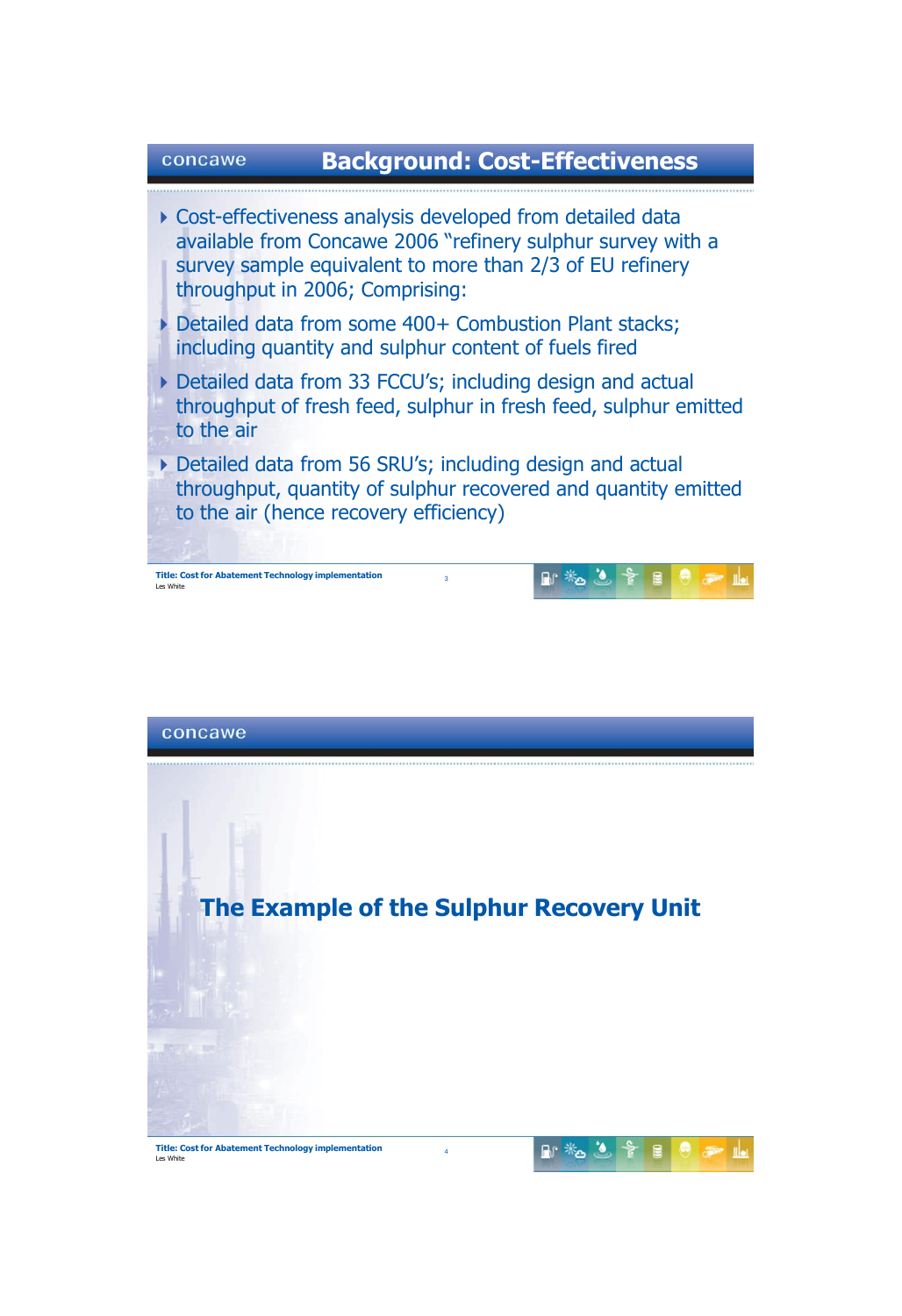

**Title: Cost for Abatement Technology implementation** Les Wh



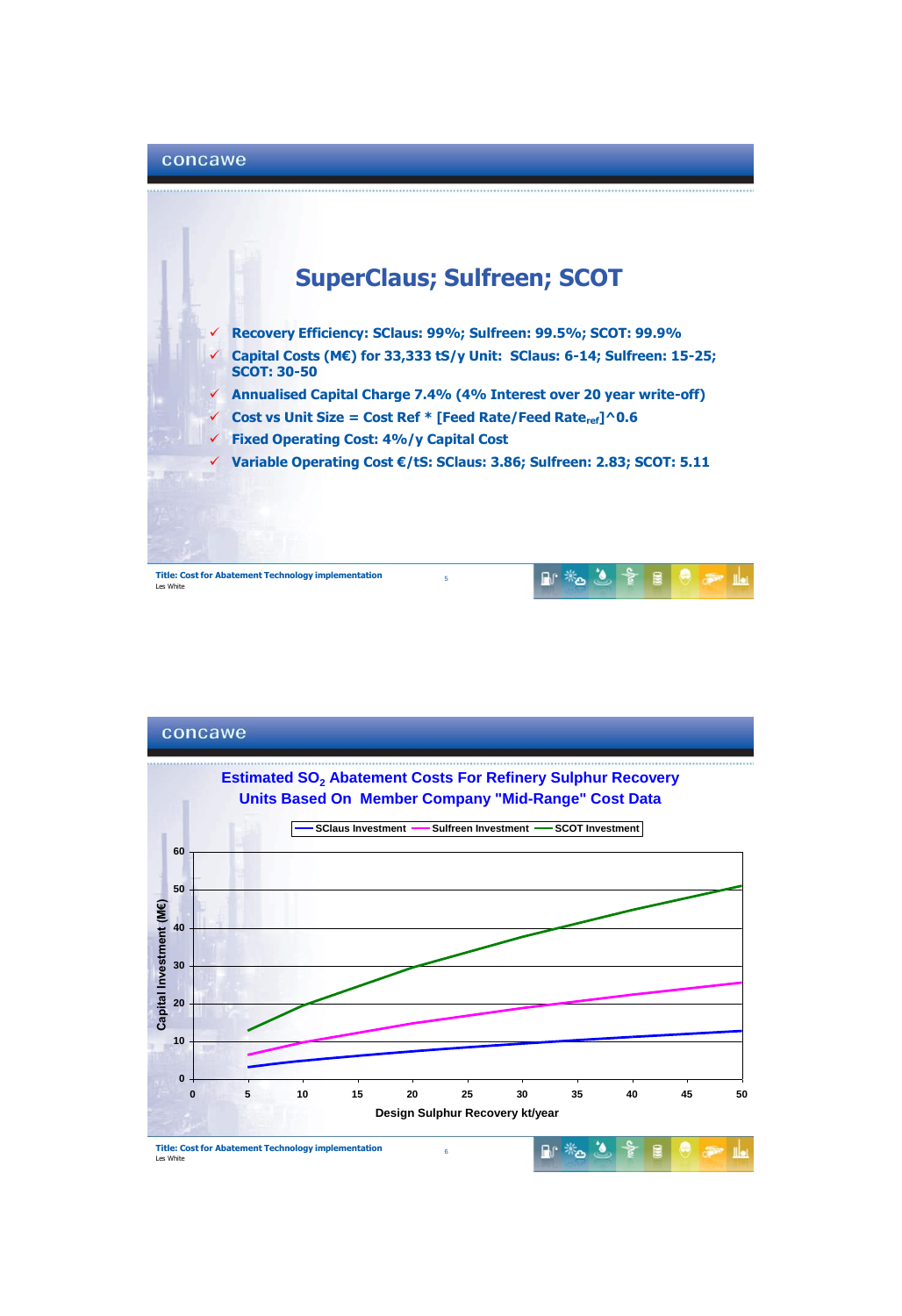



**Title: Cost for Abatement Technology implementation** Les White

#### $\begin{array}{lllllllllllllll} \mathbb{R} & \frac{1}{1+\sqrt{2}} & \frac{1}{1+\sqrt{2}} & \frac{1}{1+\sqrt{2}} & \frac{1}{1+\sqrt{2}} & \frac{1}{1+\sqrt{2}} & \frac{1}{1+\sqrt{2}} & \frac{1}{1+\sqrt{2}} & \frac{1}{1+\sqrt{2}} & \frac{1}{1+\sqrt{2}} & \frac{1}{1+\sqrt{2}} & \frac{1}{1+\sqrt{2}} & \frac{1}{1+\sqrt{2}} & \frac{1}{1+\sqrt{2}} & \frac{1}{1+\sqrt{2}} & \frac{1}{1+\sqrt{2}} & \frac{1}{1+\sqrt{2}} & \frac{1}{1+\$  $\theta$  are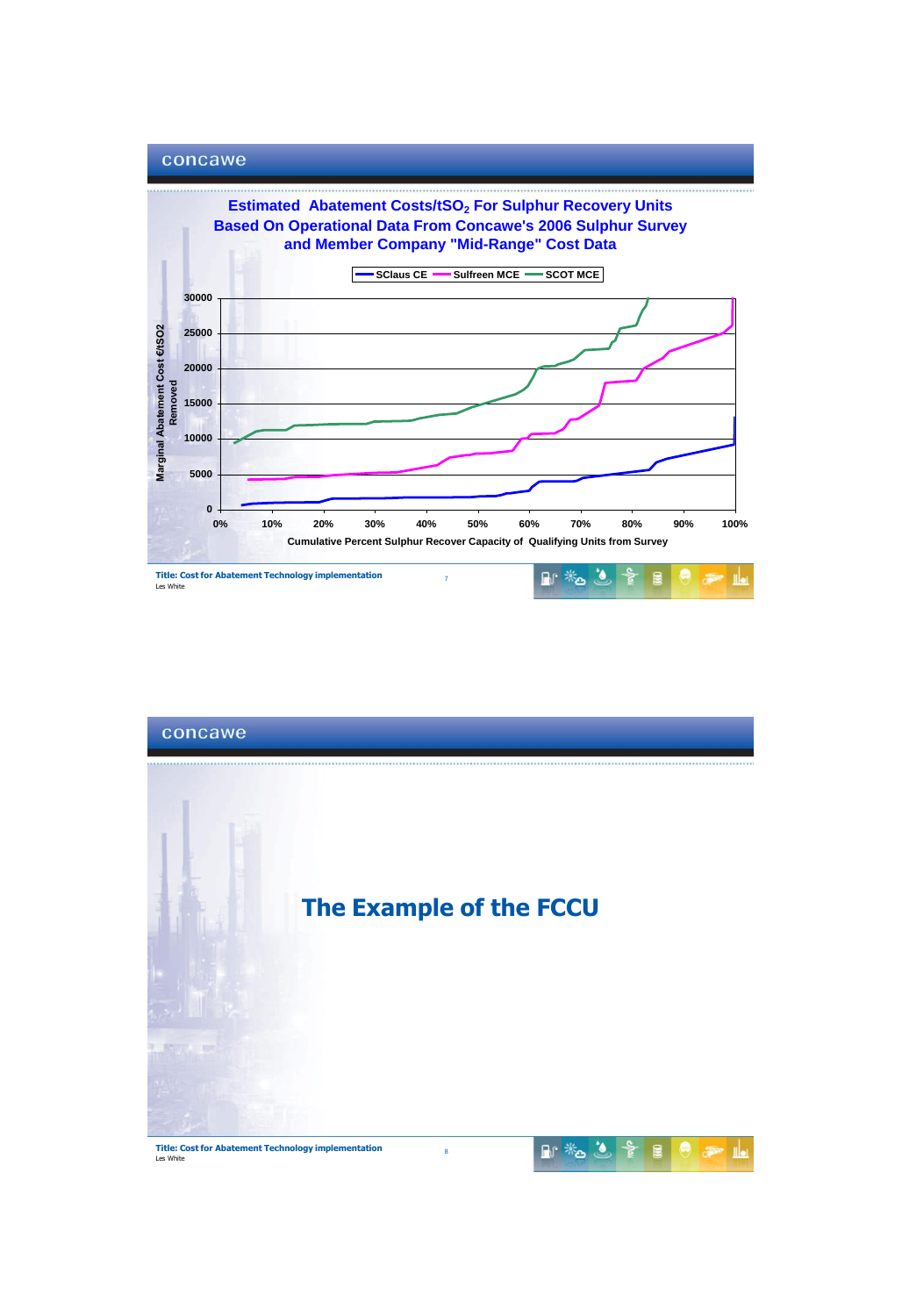

# **De - SO<sup>x</sup> Catalyst Additive and Wet Gas Scrubbing**

 **Removal Efficiency: Additive (SRA)<sup>1</sup>: 20-40%; WGS: 90% Reference Capital Costs (M€) for 2Mt Feed/y Unit: Additive: 0.5; WGS 16-36 Annualised Capital Charge 7.4% (4% Interest over 20 year write-off) Cost vs Unit Size = Cost Ref \* [Feed Rate/Feed Rateref]^0.6 Fixed Operating Cost: 4%/y Capital Cost Variable Operating Cost: Additive: 1.25€/tFreshFeed ; WGS: 0.93€/tFF Note 1: SRA on FCCU partial-burn units 20%; full-burn 40%**

9

**Title: Cost for Abatement Technology implementation** Les Wh



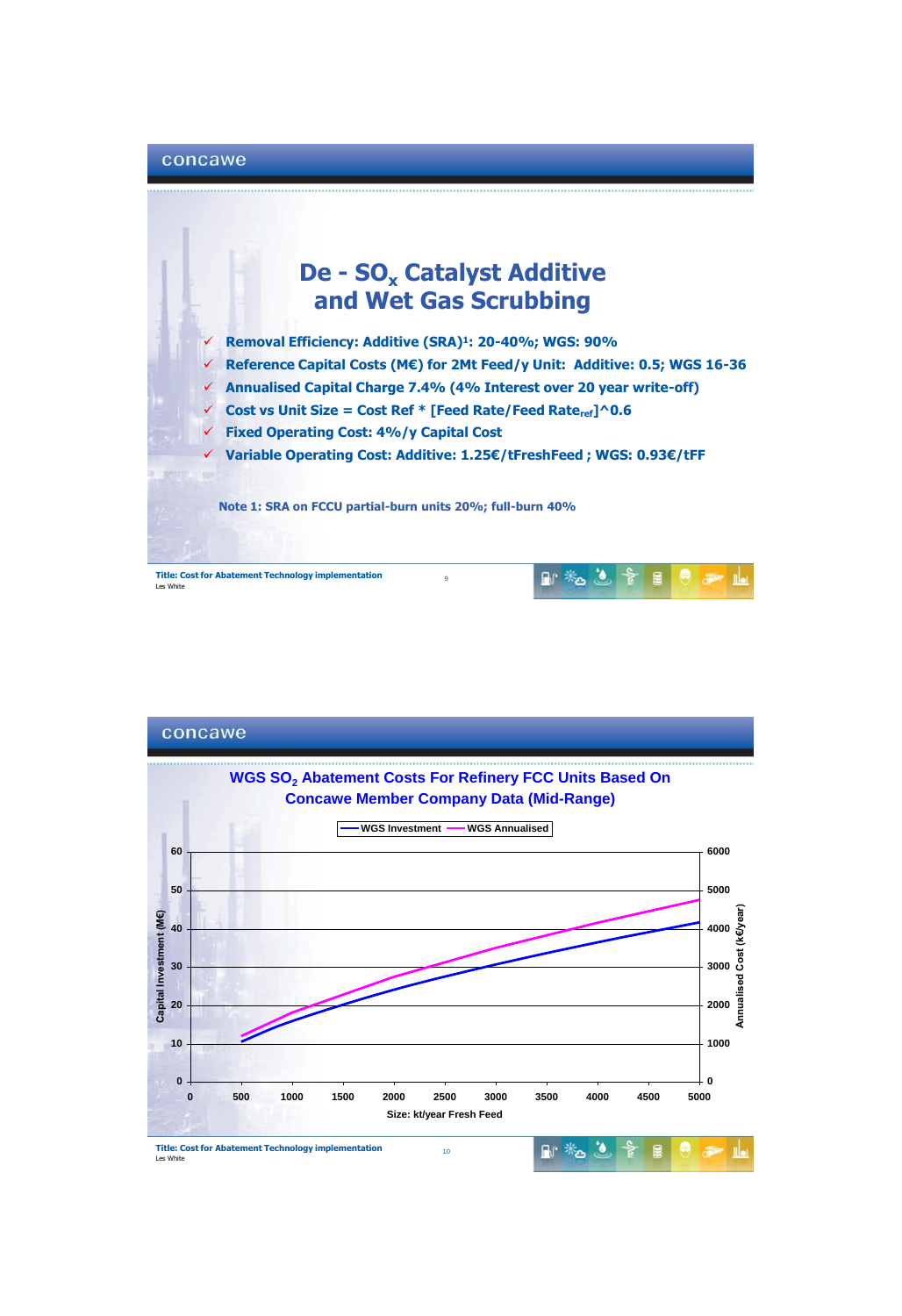



**Title: Cost for Abatement Technology implementation Les White**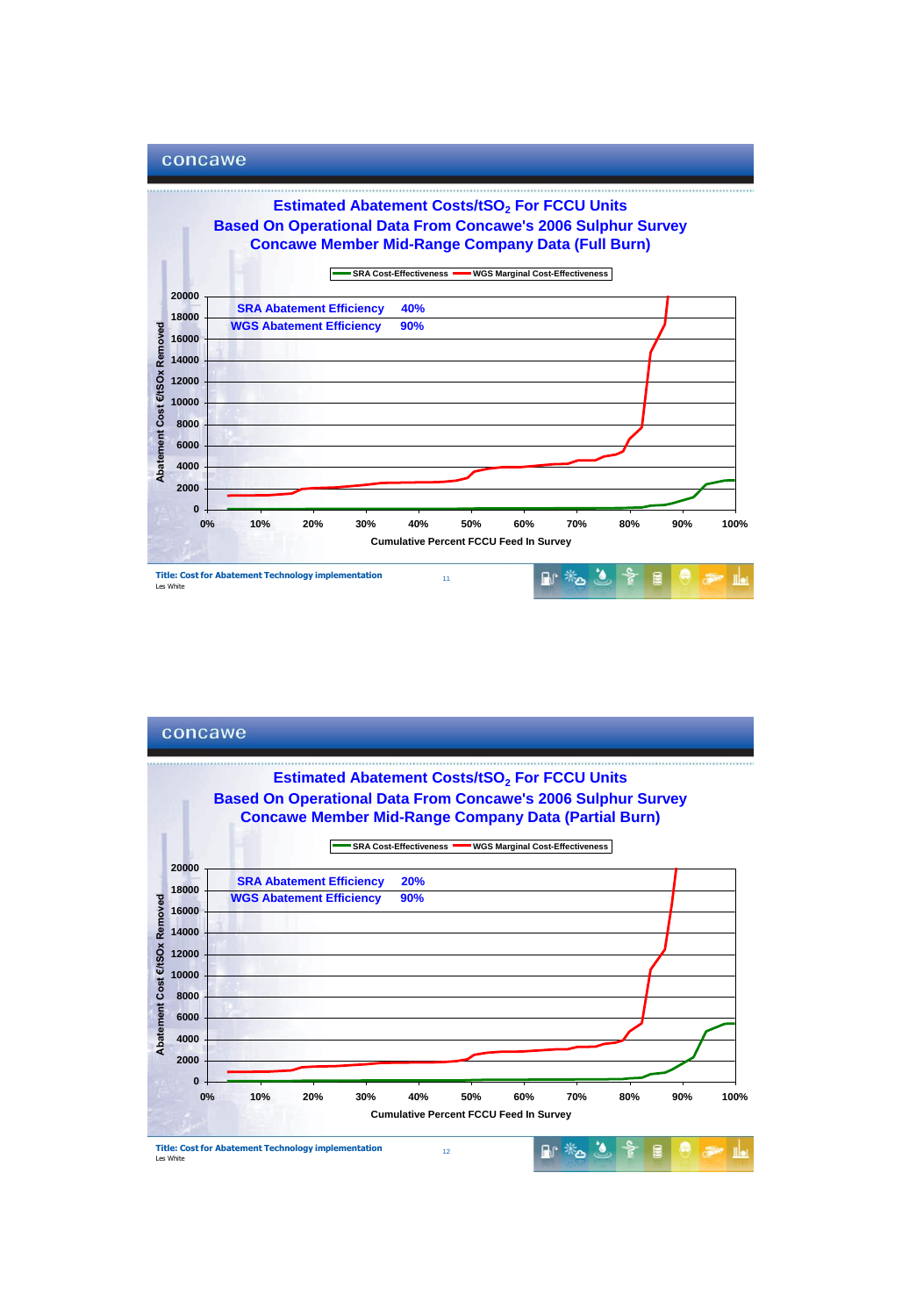### concawe



**Title: Cost for Abatement Technology implementation** Les White



**Title: Cost for Abatement Technology implementation** Les White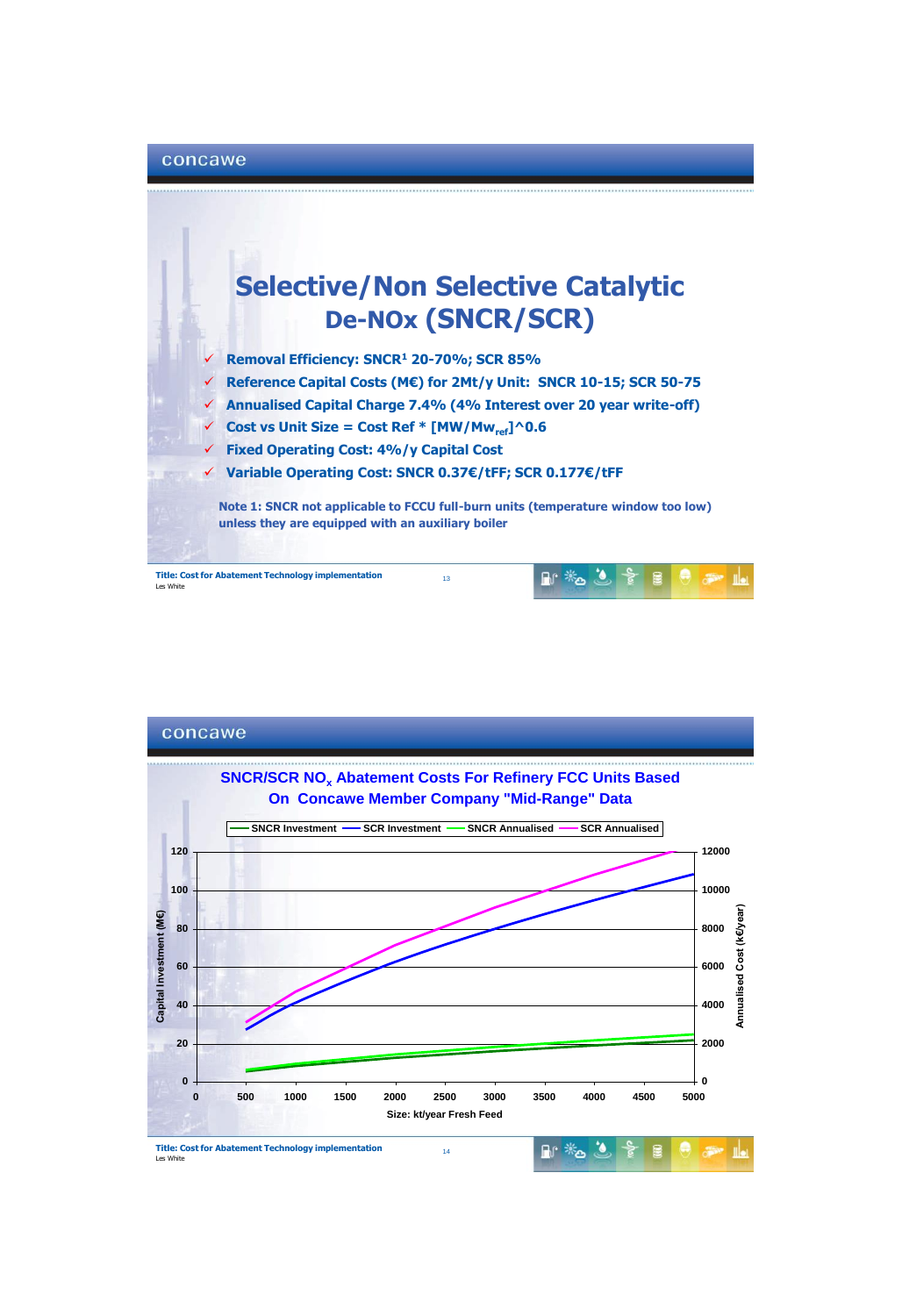



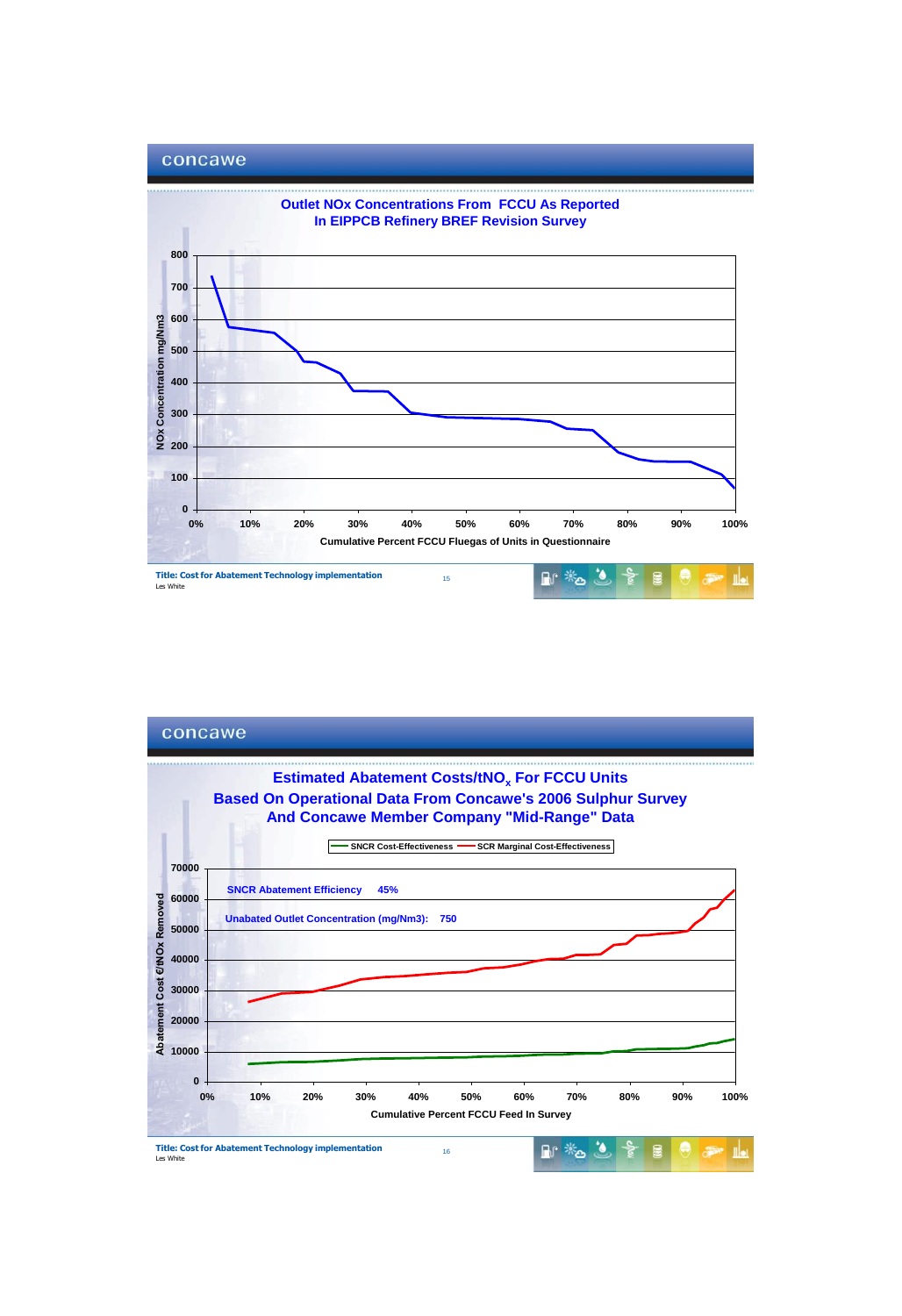

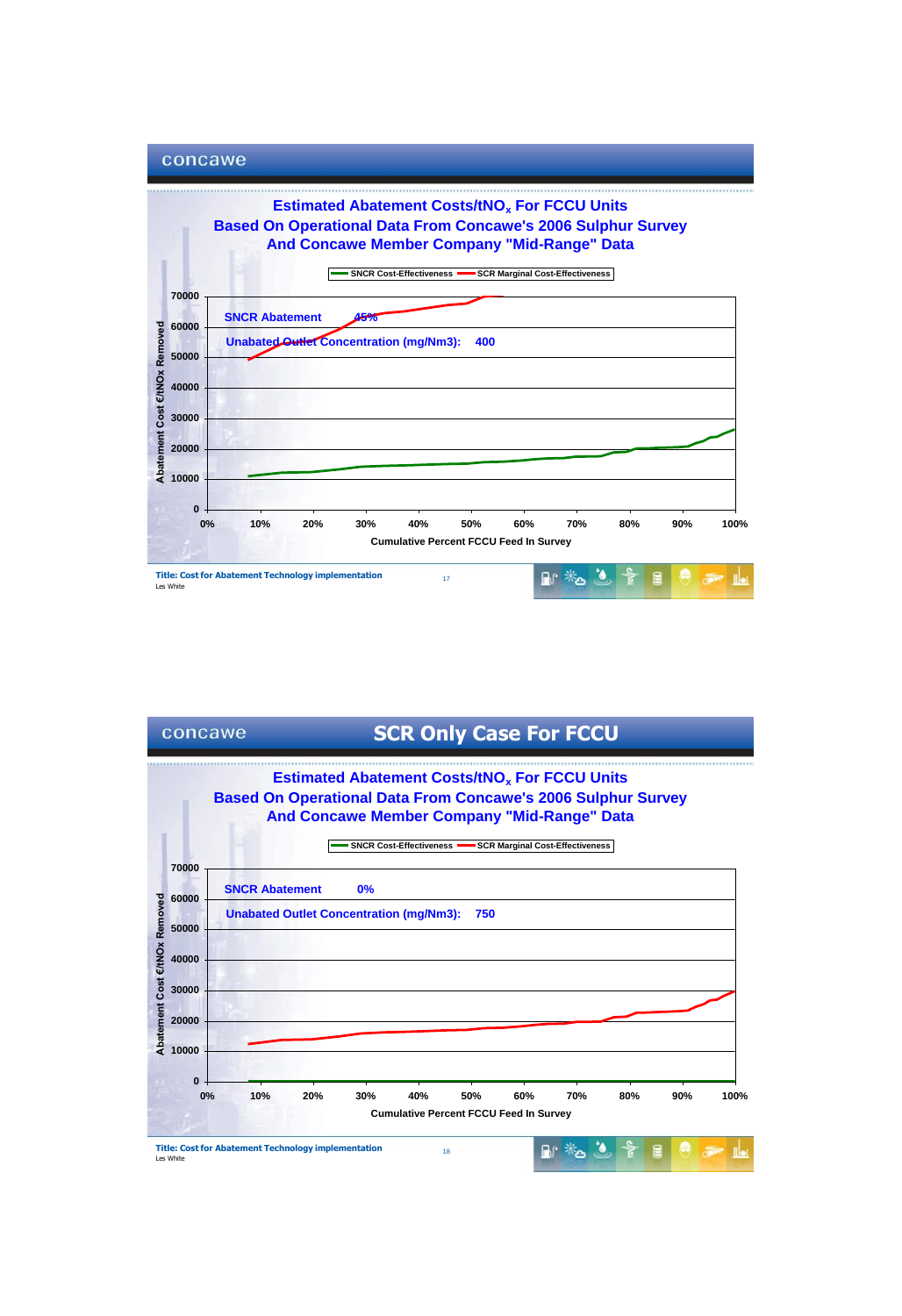

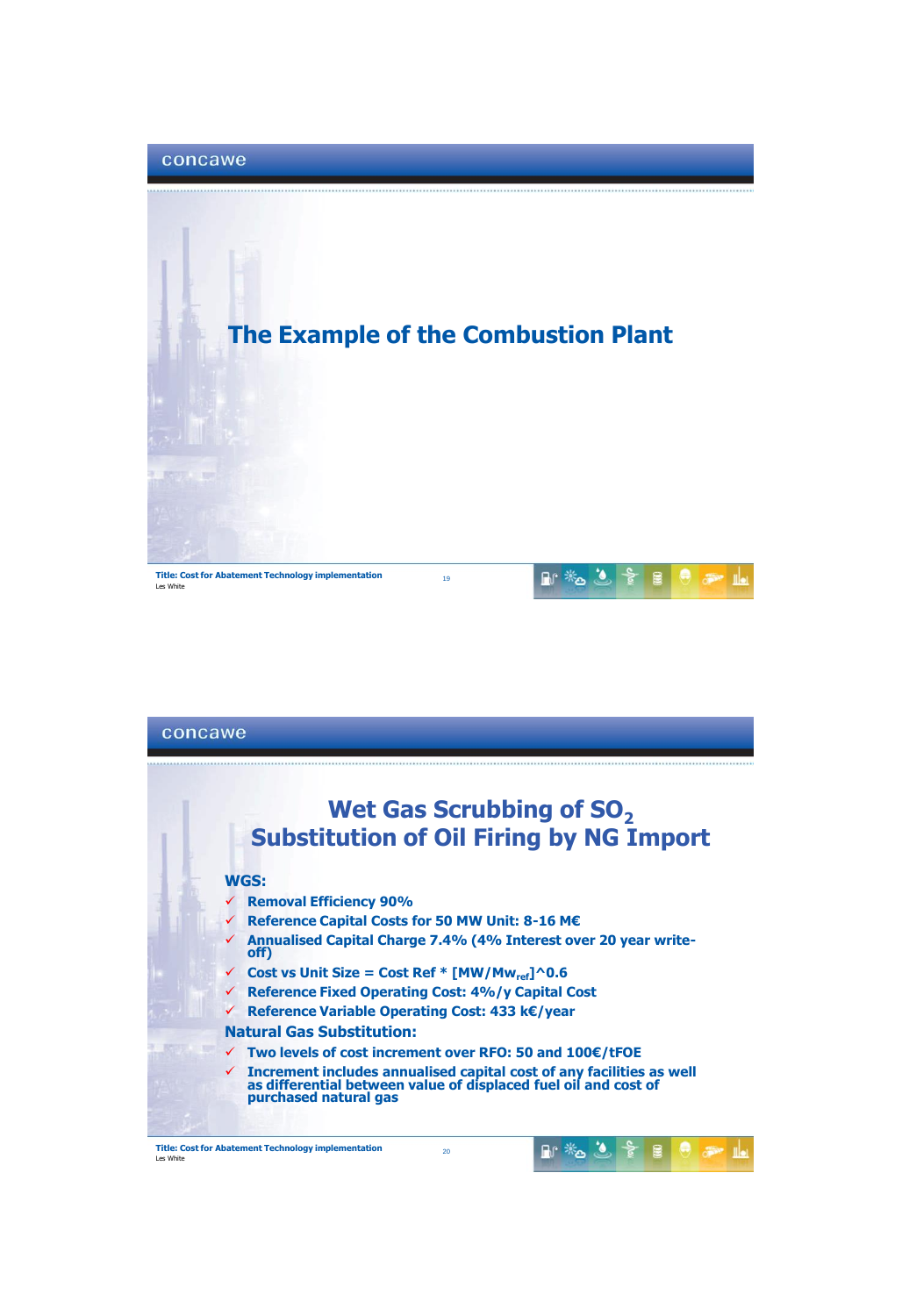

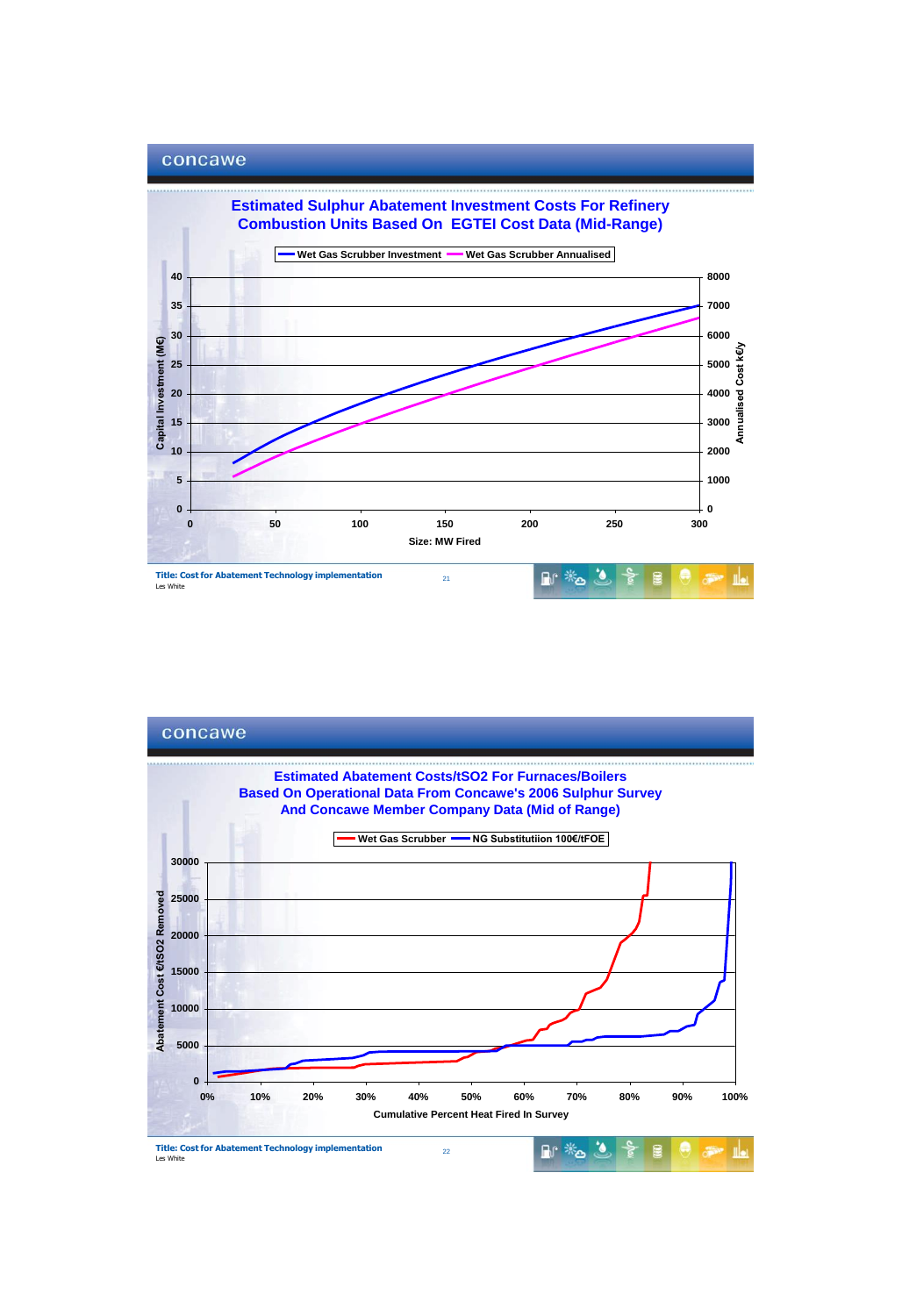

**Title: Cost for Abatement Technology implementation** Les Wh



**Title: Cost for Abatement Technology implementation Les Whit** 

24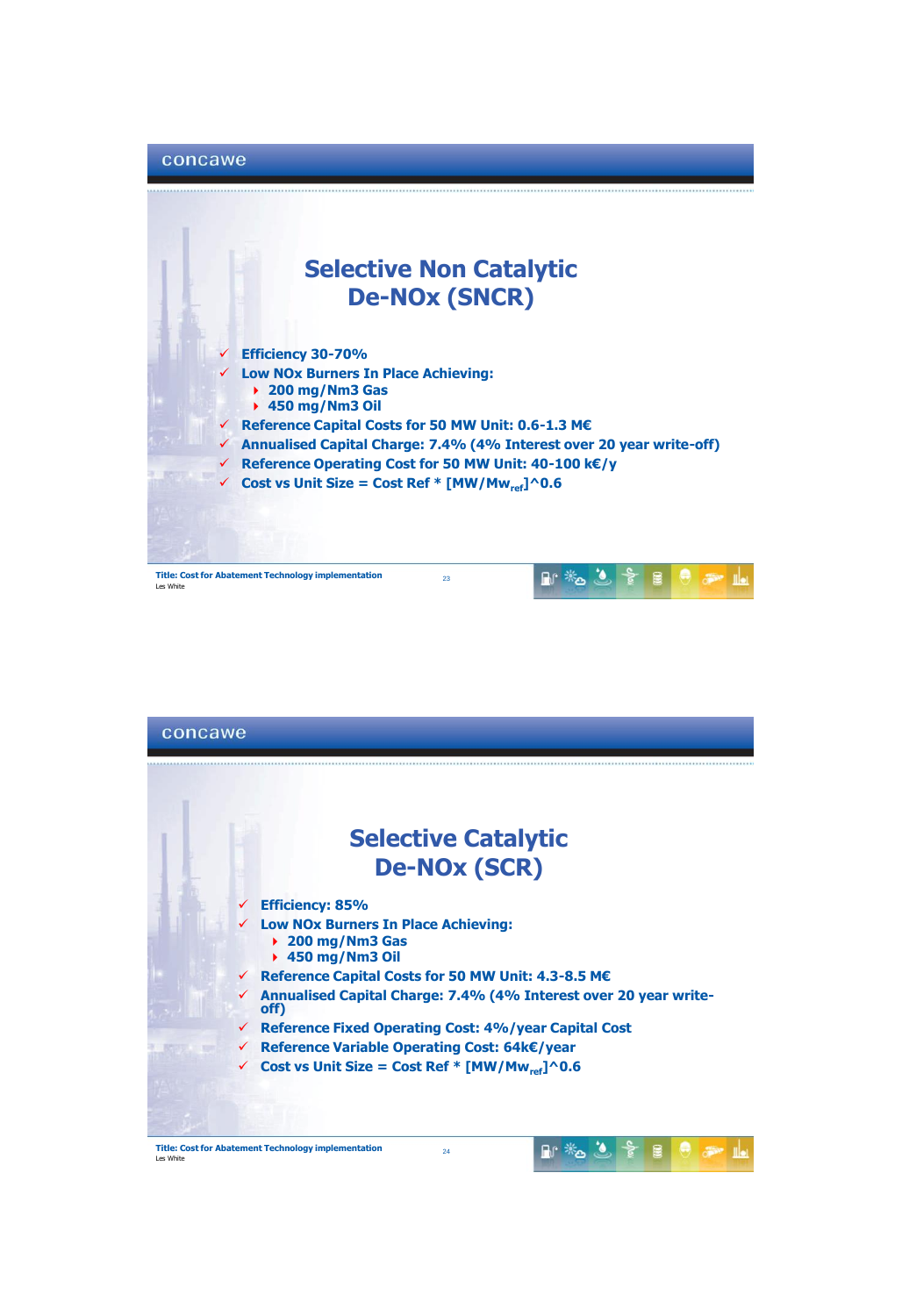